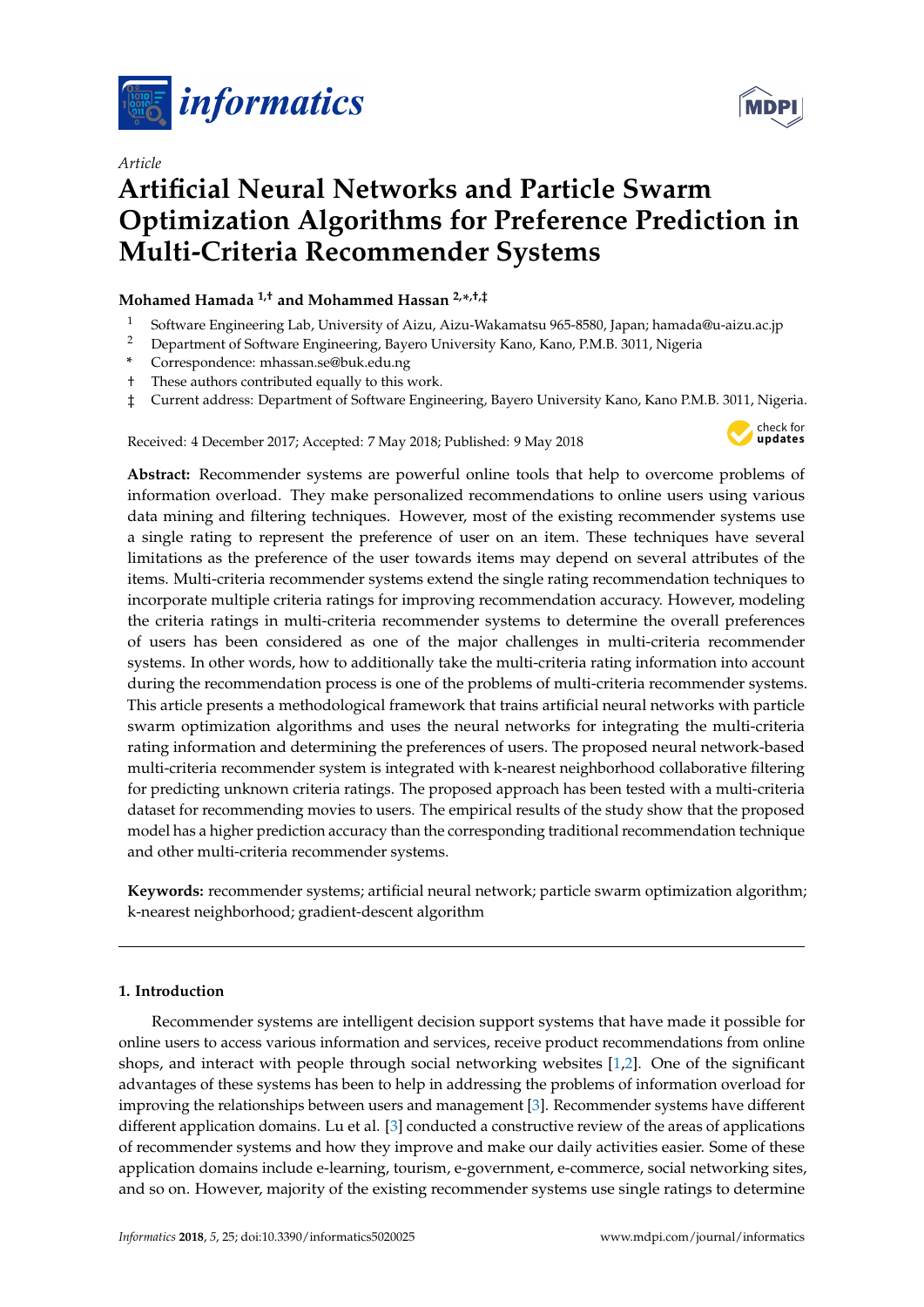preferences of users on items. Nevertheless, this technique has been considered inefficient as users might express their opinions based on several attributes of items.

Multi-criteria recommendation has been recently proposed to use multiple ratings for various attributes of items to provide more accurate estimations of users' opinions. Its importance has been recognized by the recommender systems research community to improve the quality of recommendations the systems might give to users. Along with this growth in multi-criteria rating information, however, there is increasing concern over efficient ways of modeling the criteria ratings for determining the overall preferences of users. The two major approaches used are heuristic-based and model-based approaches [\[4\]](#page-12-3). In the heuristic-based approach, the similarity computation of traditional collaborative filtering is extended to consider the criteria rating information [\[5\]](#page-12-4). The similarities are computed separately based on each criterion and then apply some statistical and data mining techniques to combine them for estimating the overall similarity. On the other hand, the model-based approach uses a predictive model to learn the relationships between multi-criteria rating information. The model-based approach can be used to develop multi-criteria recommender systems irrespective of the single rating technique used to estimate ratings for individual criteria, while the heuristic-based approach can only work with similarity-based single rating technique. Given the wider scope of model-based approach, this paper proposed a model that integrates single rating techniques with artificial networks for improving the recommendation accuracy. However, the efficiency of applying artificial neural networks in solving prediction problems depends mostly on the algorithms used to train the networks. The gradient descent-based back-propagation algorithm is one of the more commonly used algorithms for training neural networks, but it suffers from problems of slow convergence and has a high probability of getting trapped in local minima [\[6,](#page-13-0)[7\]](#page-13-1). Several optimization techniques have been proposed to train neural networks, such as genetic algorithms [\[8\]](#page-13-2), particle swarm optimization algorithms [\[9\]](#page-13-3), simulated annealing algorithms [\[10\]](#page-13-4), bee colony algorithms [\[11\]](#page-13-5), and others. However, research has shown that genetic and simulated annealing algorithms have the tendency to avoid local minima, but their major drawback is slow convergence rates [\[12\]](#page-13-6). Particle swarm optimization algorithms have been recognized as the most efficient training algorithms as they avoid getting trapped at local minima, and more interestingly, they have fast convergence rates [\[13](#page-13-7)[,14\]](#page-13-8). Therefore, the neural networks used in this study have been trained using particle swarm optimization algorithms. As no previous study has investigated the use of neural networks to model the criteria ratings in multi-criteria recommender systems [\[15\]](#page-13-9), the major objective of this study was to investigate the significance of particle swarm optimization-based neural networks in improving the prediction and recommendation accuracy of the systems.

This paper has been divided into eight sections including this introductory section. Section [2](#page-1-0) contains a survey of related works. The third and fourth sections offer overviews of recommender systems and particle swarm optimization algorithms, respectively. Section [5](#page-4-0) contains the summary of the proposed approach, and the experimental methodology is given in Section [6.](#page-7-0) Section [7](#page-9-0) gives the empirical results of the study. Lastly, Section [8](#page-12-5) concludes the paper and proposes some potential future research.

#### <span id="page-1-0"></span>**2. Related Work**

Though research on recommender systems has a long history in relation to information filtering and retrieval, the study of recommender systems as an independent research field began with the emergence of papers on collaborative filtering in the mid-1990s [\[16–](#page-13-10)[19\]](#page-13-11). Furthermore, in 2005, Michael et al. [\[20\]](#page-13-12) proposed a decision-making support system that combines text-mining techniques with multi-criteria analysis techniques for recommending movies to users. Their paper was among the studies that marked the beginning of extending traditional collaborative filtering techniques to multi-criteria recommendation problems [\[21\]](#page-13-13).

Adomavicius and Kwon [\[22\]](#page-13-14) proposed new techniques for incorporating the criteria ratings. They presented several techniques of extending item-based collaborative filtering into a form that can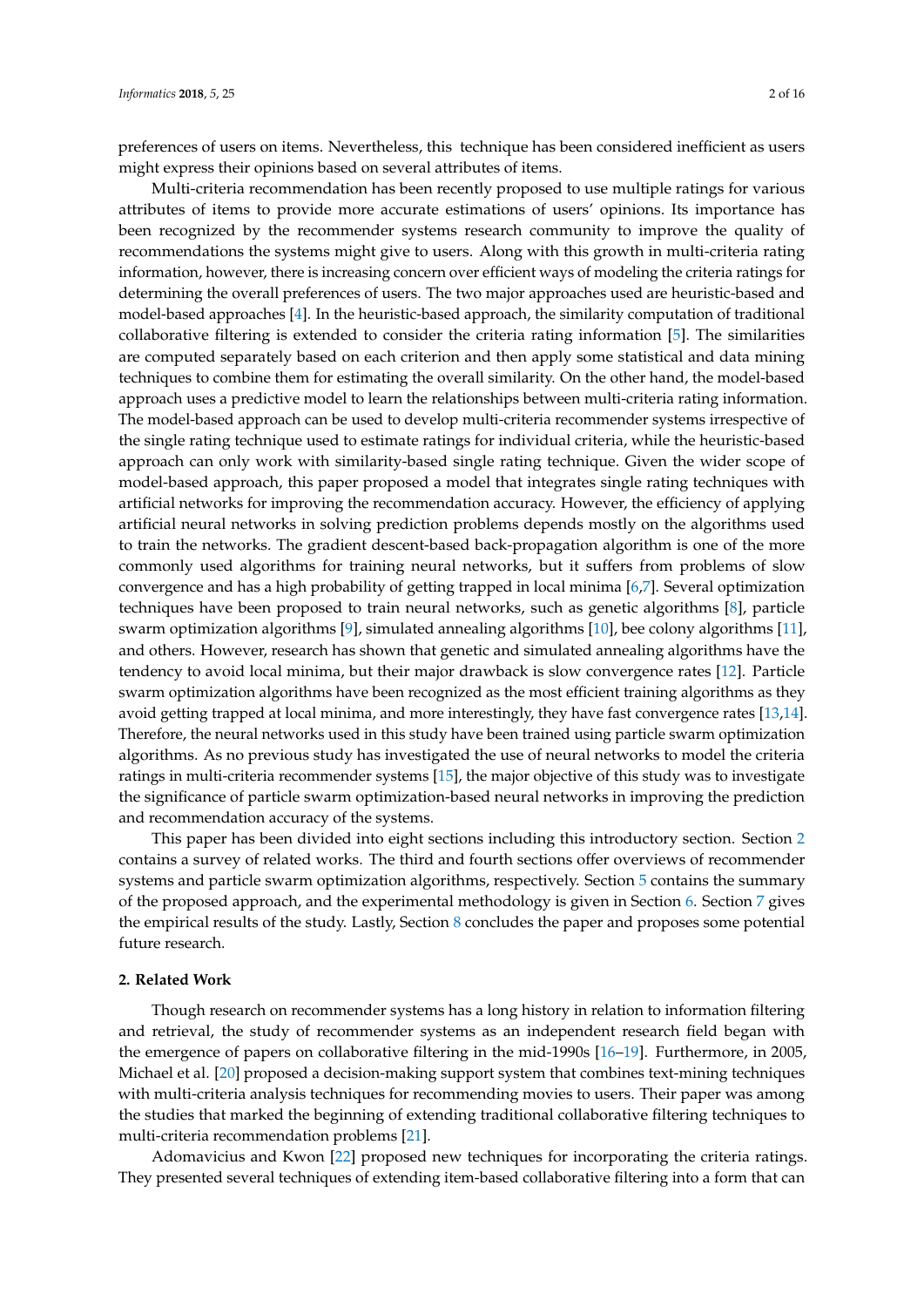handle the multi-criteria rating information. According to their experimental findings, the proposed methods have significantly improved the accuracy of the systems. Although different techniques that used similarities between items based on each criteria were used, the main drawbacks of their experiments were the metrics they used for measuring the similarities and the size of the neighborhood [\[21\]](#page-13-13).

In restaurant recommendation, Fernando et al. [\[23\]](#page-13-15) proposed a new recommendation approach based on the concept of item view [\[24\]](#page-13-16). Another interesting study on multiple-aspect recommendations of restaurants is the work of Fu et al. [\[25\]](#page-13-17) who proposed a probabilistic model that measures users preferences on restaurants based on multiple aspects ratings. The aspects ratings reflect the quality of services provided by the restaurants. Moreover, the study of Fu et al. involves considering the geographical location of the user for context-awareness recommendations. Several studies already existed that used matrix factorization technique [\[26\]](#page-14-0) and integrated it with geographical location, such as the fused matrix factorization approach by Cheng et al. [\[27\]](#page-14-1). However, the most exciting part of the work of Fu et al. [\[25\]](#page-13-17) was the ability of the model to capture the geographical influence in addition to multiple-aspect recommendations of restaurants. Similarly, in the tourism domain, Nilashi et al. [\[28\]](#page-14-2) proposed a multi-criteria modeling approach called the Principal Component Analysis-Adaptive Neuro-Fuzzy Inference System (PCA-ANFIS), with aims of improving the prediction accuracy of the multi-criteria recommender system. They used Gaussian mixture model [\[29\]](#page-14-3) with Expectation–Maximization (EM) clustering and ANFIS. They also used PCA for dimensionality reduction and to tackle the problems of multicollinearity and interdependences between the criteria. In another piece of research, an attempt was made to apply fuzzy clustering means (fuzzy C-means) for data clustering in the tourism domain for addressing sparsity problems [\[30\]](#page-14-4). Recently, Fumba et al. [\[31\]](#page-14-5) applied Choquet integrals of a fuzzy [\[32\]](#page-14-6) to develop a recommendation model to determine the total ordering of the criteria ratings and measures preferences of users based on multi-criteria ratings. In a movie recommendation domain, Klenthi et al. [\[33\]](#page-14-7) developed a utility-based multi-criteria recommendation framework that worked based on the principle of preference disaggregation. In their approach, preferences of users are modeled as a set of additive utility functions of the criteria ratings. The model works with a utility additive algorithm.

In [\[34\]](#page-14-8), an effort was put in place towards using a particle swarm optimization algorithm and applying different similarity measures to develop a multi-criteria recommender system. The particle swarm optimization algorithm was used to optimize the function of the similarities between users based on each criterion. Equation [\(1\)](#page-2-0) shows how the overall similarity  $(\sin(u, v))$  between users *u* and *v* is estimated based on their similarity  $\sinh_k(u, v)$  for each criterion *k*. The  $\omega_i$  is the weight of the similarity  $sim<sub>i</sub>(u, v)$ , optimized using particle swarm optimization algorithm. Though the potential of particle swarm optimization algorithm has been tested in this study, the algorithm was used only to optimize the weights of the similarity values for each criterion, not the weight of the criteria ratings. Hence, the model cannot be applied to model-based collaborative filtering techniques such as the matrix factorization technique [\[26\]](#page-14-0).

<span id="page-2-0"></span>
$$
sim(u,v) = \sum_{k \in [1,n]} \omega_k sim_k(u,v)
$$
\n(1)

As seen from most of the previous work mentioned above, the majority of the existing research on multi-criteria recommender systems followed a heuristic-based approach, and potentials of the powerful machine algorithms are not well explored. Among the initial attempts that applied machine learning algorithms is the work of Jannach et al. [\[35\]](#page-14-9), who applied support vector regression to model the criteria ratings. However, using support vector regression has some drawbacks, because it requires the careful choice of hyperparameters that could allow for sufficient generalization of performance. The algorithm also uses a kernel trick, and choosing the suitable kernel function could be problematic as well [\[36\]](#page-14-10).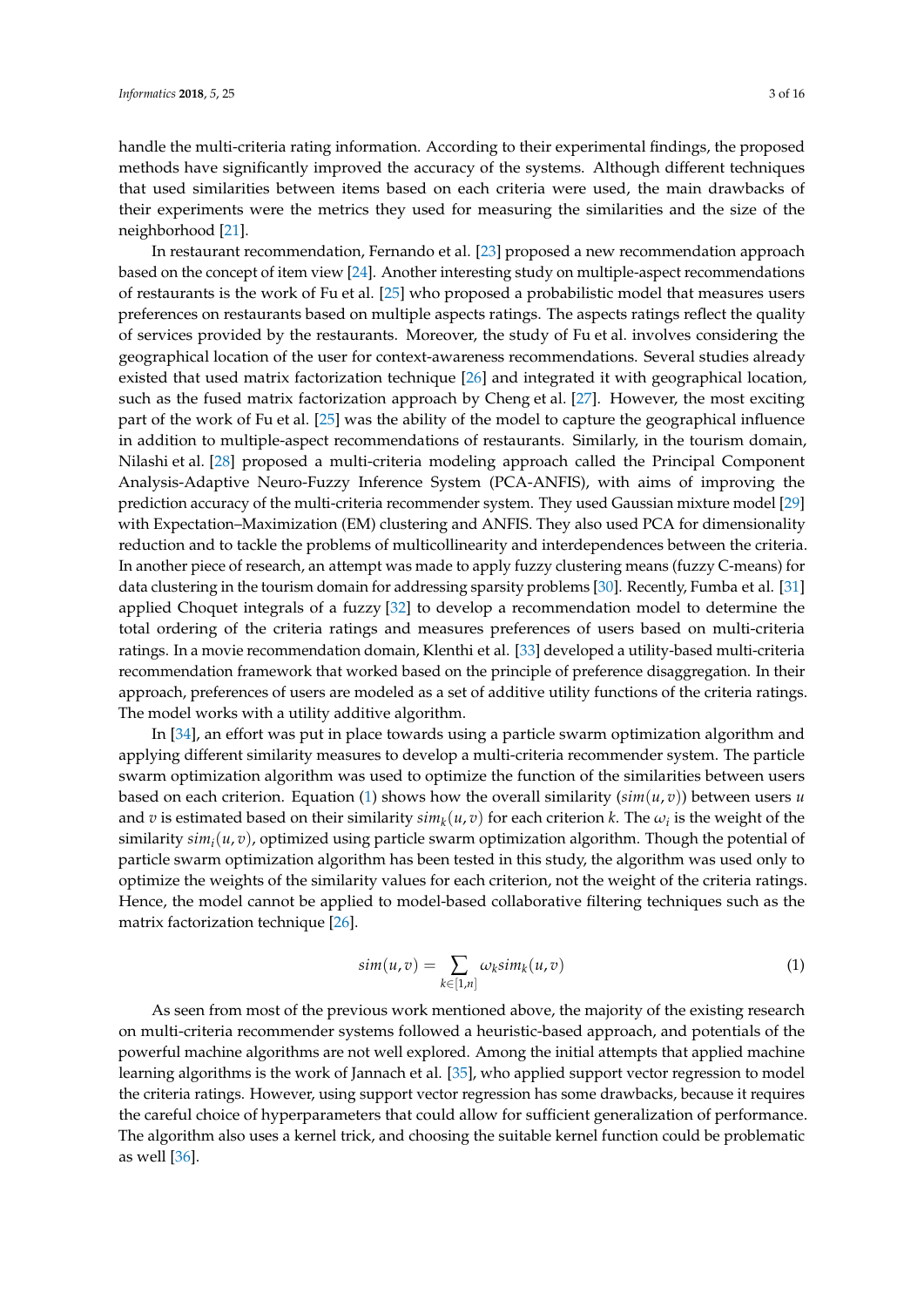#### **3. Recommender Systems**

Recommender systems (*RSs*) aim to estimate preferences of users towards items and suggest items that users might be interested in [\[37\]](#page-14-11). *RSs* assume the two sets *U* and *I*, representing the set of all users of the system and the set of items that could be recommended to them, respectively. Traditionally, *RSs* predict a single rating *r* to serve as the degree to which a user *u* may accept an item *i*. Their utility functions are of the form  $f(u \times i) \rightarrow r$ . To determine how the utility function would predict the value of *r*, there are four common recommendation techniques that can be applied [\[38\]](#page-14-12). For instance, as reviewed by Yera and Martınez in [\[39\]](#page-14-13), fuzzy tools can be applied in various ways to develop *RSs*.

A collaborative filtering recommendation technique is one of the three main techniques for building *RSs* and is the most widely used technique [\[3\]](#page-12-2). Other techniques are demographic filtering, content-based filtering, and a hybrid-based filtering technique that combines the collaborative filtering technique with content-based filtering or the demographic filtering technique in different ways [\[40\]](#page-14-14). The collaborative filtering technique is further divided into memory-based and model-based filtering [\[41\]](#page-14-15). The memory-based filtering uses similarities between users or items to predict the values for *r* and uses them to recommend items that users with similar opinions liked in the past. The model-based approach predicts the values for *r* by building a predictive model using machine learning and data mining techniques [\[42\]](#page-14-16).

Multi-criteria *RSs* (*MCRSs*) extend the traditional recommendation technique by assigning multiple ratings  $r_k$  for  $k = 1, 2, ..., n$  called the criteria ratings and an overall rating  $r_o$  to various attributes of the items for enhancing the prediction accuracy of the system. An example of *MCRSs* is the movie recommender system that recommends movies to users based on action, direction, story, and visual effect of the movies. Table [1](#page-3-0) shows example of the *m* × *n* rating matrix of *MCRSs* measured in a scale of 5 (1 to 5). It can be seen from the table that the first number of each entry is bigger and bolder. These large, bolded numbers are the overall ratings, while the subscript numbers are the criteria ratings for the action, direction, story, and visual effect, respectively. From the table, we can also see that even though some users have the same overall ratings, their criteria ratings are entirely different. For instance, both  $U_3$  and  $U_4$  have an overall rating of 2 on  $M_1$ , but  $U_3$  and  $U_4$  have different opinions about  $M_1$ . This is because  $U_3$  gives little importance to the ratings of the second and fourth criteria, as the overall rating is closer the ratings of the first and third criteria. However, *U*<sup>4</sup> has a counter-consideration concerning the influence of the criteria ratings with respect to the overall rating.

<span id="page-3-0"></span>Furthermore, Table [1](#page-3-0) also illustrates some of the main characteristics of the utility function of *MCRSs*. Their utility functions are of the form  $f(u \times i) \to r_0, r_1, r_2, ..., r_n$  [\[37\]](#page-14-11). The value of  $r_0$  can be estimated using either model-based or heuristic-based approaches. The model-based approach computes  $r<sub>o</sub>$  as a function of the criteria ratings (see Equation [\(2\)](#page-3-1)).

<span id="page-3-1"></span>
$$
r_o = f(r_1, r_2, ..., r_n)
$$
 (2)

|       | $M_1$         | M <sub>2</sub> | $M_3$         | $M_4$         | $\cdots$ | $M_n$         |
|-------|---------------|----------------|---------------|---------------|----------|---------------|
| $U_1$ | $5_{4,5,3,5}$ | $5_{5,5,4,5}$  | $3_{4,2,3,3}$ | $3_{4,3,3,3}$ |          | $1_{2,1,3,1}$ |
| $U_2$ | $2_{4,1,3,1}$ | $5_{5,5,5,5}$  | $5_{5,4,4,4}$ | $3_{4,2,3,5}$ |          | $4_{4,3,3,5}$ |
| $U_3$ | $2_{1,5,2,4}$ | $5_{5,5,5,5}$  | $5_{4,5,4,4}$ | $3_{2,5,4,3}$ |          | $4_{3,5,4,3}$ |
| $U_4$ | $2_{4,1,5,1}$ | $2_{2,2,2,2}$  | $5_{5,4,3,4}$ | $3_{5,3,3,5}$ |          | $4_{5,2,3,5}$ |
|       |               |                |               |               |          |               |
| ٠     |               |                |               |               |          |               |
| ٠     |               |                |               |               |          |               |
| $U_m$ | $3_{3,3,3,2}$ | $2_{1,1,1,5}$  | $5_{5,4,5,4}$ | $4_{4,4,3,5}$ | $\cdots$ | $1_{2,1,1,1}$ |

**Table 1.** Example of rating matrix in *MCRSs*.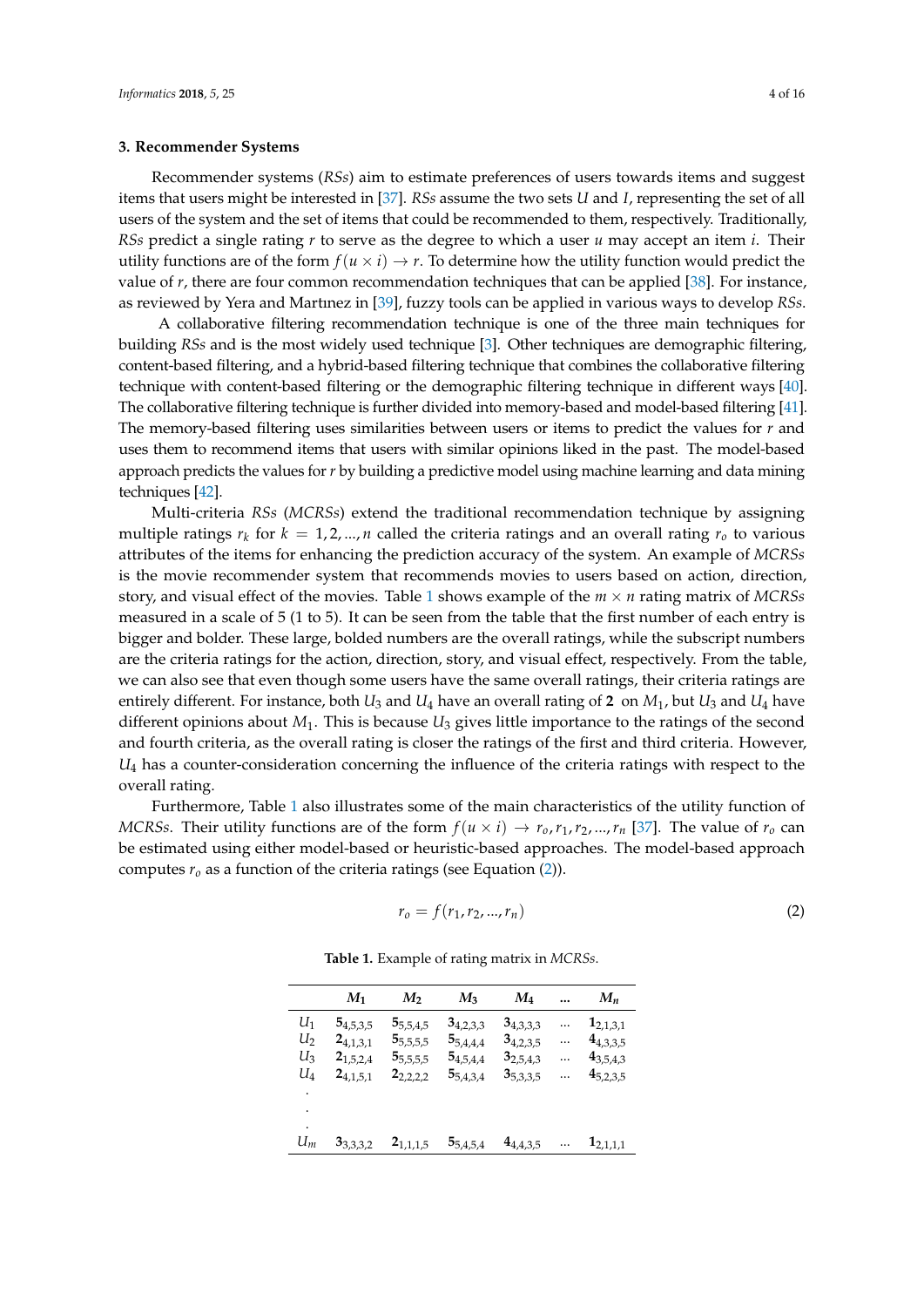The heuristic-based approach measures the similarities between users on each criterion *k* and uses them to computes the overall similarity and *ro*. The similarities between users on each criterion can be estimated using any suitable similarity metrics such as Pearson correlation similarity (see Equation [\(3\)](#page-4-1)), cosine rule (see Equation [\(4\)](#page-4-2)), and so on. The unknown rating  $\hat{r}_{ui}$  will be predicted using Equation [\(5\)](#page-4-3), where  $\sin n$ <sup>o</sup> is the resulting overall similarity between *u* and *v* that is calculated based on the similarities between all the criteria ratings. The *sim<sup>o</sup>* can be computed using several techniques, such as the averaging technique, the worst similarity technique, or by using weighted similarity techniques to estimate the weights of the similarities based on each criterion *k* [\[15\]](#page-13-9).

<span id="page-4-1"></span>
$$
sim(u,v) = \frac{\sum_{i \in I_{uv}} (r_{ui} - \overline{r}_u)(r_{vi} - \overline{r}_v)}{\sqrt{\sum_{i \in I_{uv}} (r_{ui} - \overline{r}_u)^2 \sum_{i \in I_{uv}} (r_{vi} - \overline{r}_v)^2}}
$$
(3)

<span id="page-4-2"></span>
$$
sim(u,v) = \frac{r_u \cdot r_v}{\|r_u\|_2\|r_v\|_2} = \frac{\sum_i r_{ui} r_{vi}}{\sqrt{\sum_i r_{ui}^2} \sqrt{\sum_i r_{vi}^2}}
$$
(4)

<span id="page-4-3"></span>
$$
\widehat{r}_{ui} = \overline{r}_u + \frac{\sum_{v \in N_i(u)} sim_o(u, v)(r_{ui} - \overline{r}_v)}{\sum_{v \in N_i(u)} |sim_o(u, v)|}
$$
(5)

### **4. Particle Swarm Optimization (PSO)**

Particle swarm optimization (*PSO*) is a population-based computational algorithm proposed by Eberhart and Kennedy [\[43\]](#page-14-17), which is inspired by the way bird flocking or fish schooling behaves. *PSO* is an intelligent optimization algorithm that resembles the genetic algorithm. It starts with an initial population of solutions called particles and tries to find an optimal solution. The main difference between *PSO* algorithms and genetic algorithms is that the *PSO* does not require operations like mutation and crossover, which makes it easier to implement with a low computation time. The particles, which are similar to chromosomes in genetic algorithms, fly across the problem space by moving along the direction of the current optimal particle [\[6,](#page-13-0)[44\]](#page-14-18). At iteration *t*, every particle *k* keeps track of its current position  $p_k^t$ ; the best fitness it has attained so far is called *pbest*, and the global fitness of all the particles is called *gbest*. Each particle has velocity  $v_k^t$  associated to it for following the fittest particle.

Similar to chromosomes in genetic algorithm, the particles are initially generated at random and *pbest* for each particle will be calculated and compared to determine *gbest*. The two basic operations of the *PSO* algorithm are updating the velocity  $v_k^{t+1}$  and the position  $p_k^{t+1}$  in order to obtain the fitness after the iteration  $t + 1$ . The  $v_k^{t+1}$  and  $p_k^{t+1}$  are computed using Equations [\(6\)](#page-4-4) and [\(7\)](#page-4-5), respectively.

<span id="page-4-4"></span>
$$
v_k^{t+1} = \omega v_k^t + c_1 \times rand \times (gbest_k - p_k^t) + c_2 \times rand \times (gbest_k - p_k^t)
$$
\n
$$
(6)
$$

<span id="page-4-5"></span>
$$
p_k^{t+1} = p_k^t + v_k^{t+1}
$$
 (7)

The first item in Equation [\(6\)](#page-4-4) provides the ability for the *PSO* algorithm to search the whole problem space, and  $\omega$  is the weighting function,  $c_1$  and  $c_2$  are constants called acceleration coefficients usually in the range [0, 4], and the function *rand* generates a random number in the interval [0, 1] [\[6,](#page-13-0)[45\]](#page-14-19).

# <span id="page-4-0"></span>**5. The Proposed Model and Approach**

The proposed method follows an aggregation function approach to estimate preferences of users on items based on the multi-criteria rating information as shown in Equation [\(2\)](#page-3-1). Generally, following the aggregation function requires at least four necessary steps as follows.

- 1. Decompose the n-dimensional multi-criteria rating problem into n distinct single rating problems.
- 2. Choose a prediction function or algorithm that can learn the relationships between the criteria ratings and the overall rating.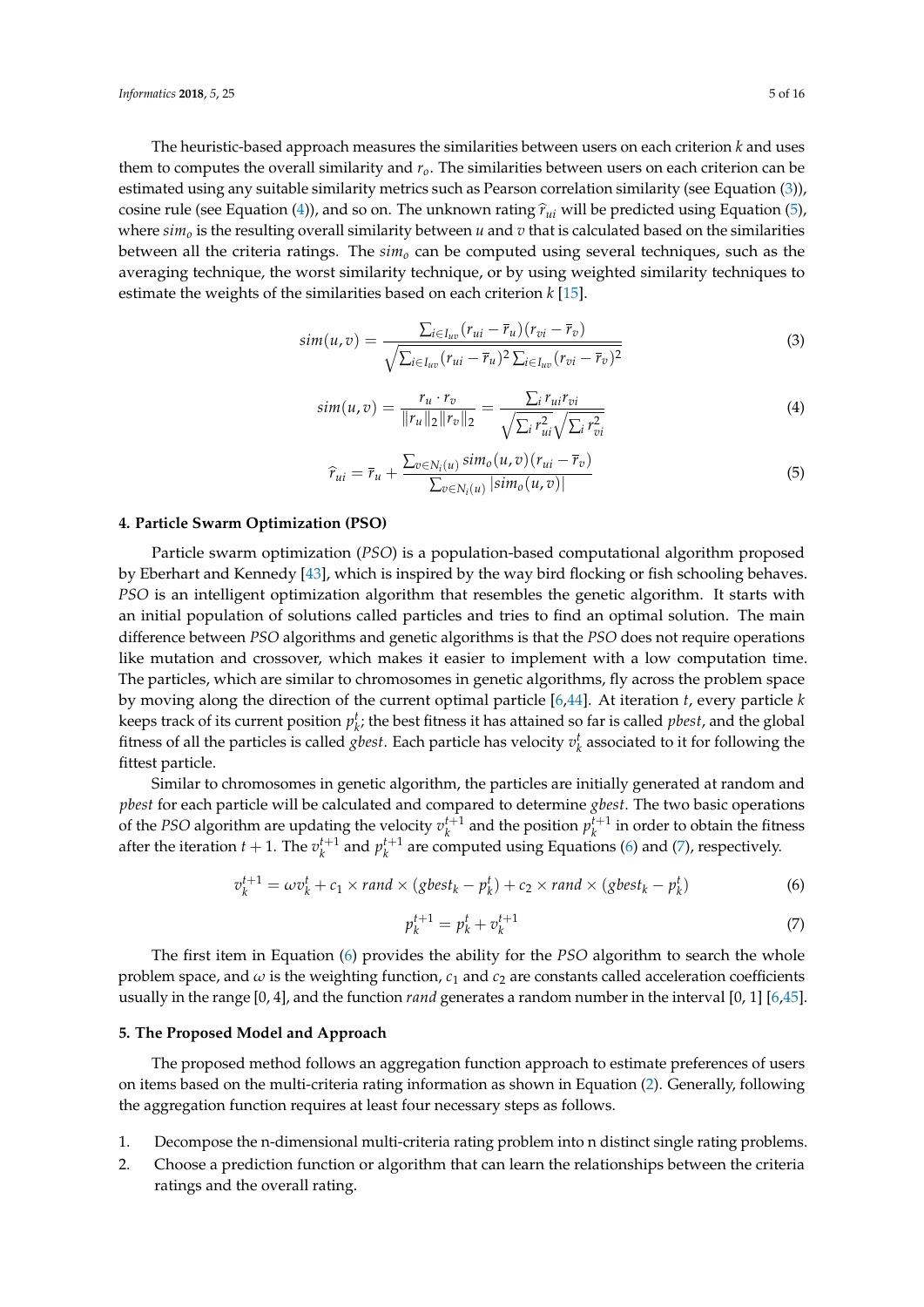- 3. Integrate the prediction algorithm with the distinct single rating techniques of step 1 for predicting the criteria ratings and the overall rating.
- 4. Provide a list of recommendations.

Similarly, modeling the criteria ratings using the proposed approach to provide the top-N recommendations requires five basic steps, as shown in Figure [1](#page-5-0) [\[22\]](#page-13-14). The machine learning algorithm in step 3 of the figure is an artificial neural network (ANN) containing an input layer, a hidden layer, and an output layer (see Figure [2\)](#page-6-0). While working with an artificial neural network, activation functions need to be defined for each node except at the input layer to determine the outputs of the neurons in the network. This is done by defining two activation functions: a sigmoid activation function and a linear activation function for all neurons in the hidden and output layers respectively. For instance, the activation function of neuron *k* defined in Equation [\(8\)](#page-5-1) takes the weighted sum of the inputs  $r_a$  of the neuron  $a$  ( $1 \le a \le n$ ) from the input layer. Similarly, the linear activation function at the output neuron  $o$  is defined in Equation  $(9)$ 

<span id="page-5-1"></span>
$$
f(k) = \frac{1}{1 + exp(-\sum_{a=1}^{n} \omega_{ak} r_a)}
$$
\n
$$
(8)
$$

<span id="page-5-2"></span>
$$
f(o) = \sum_{k=1}^{n} \omega_{ko} f(k)
$$
\n(9)

<span id="page-5-0"></span>

**Figure 1.** General framework of aggregation function-based *MCRSs*.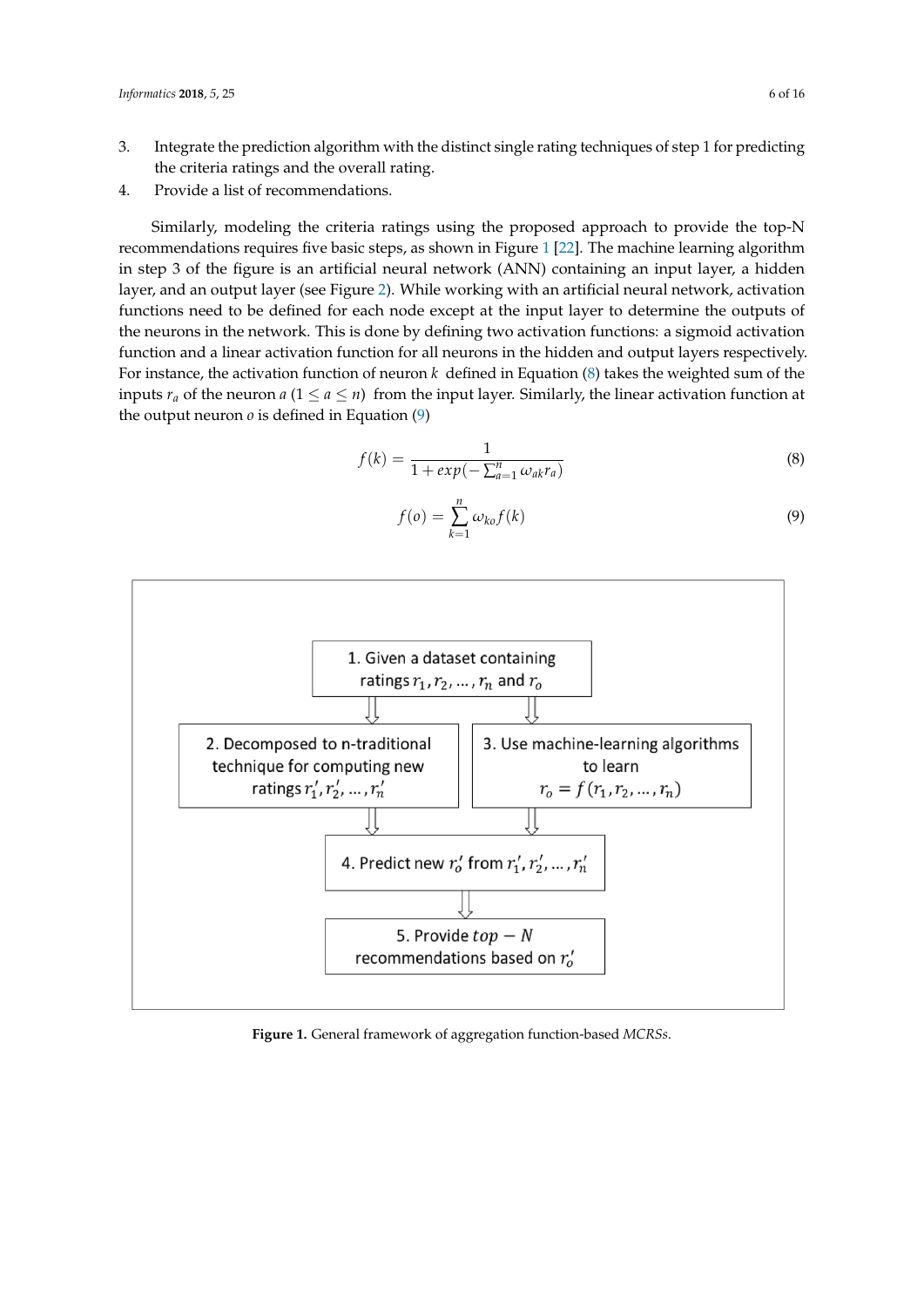<span id="page-6-0"></span>

**Figure 2.** Architecture of the feed-forward neural network.

Finally, the learning error  $E$  between the actual output  $y_k$  of the network for the  $k^{th}$  feature set and the real output *t<sup>k</sup>* from the dataset was evaluated after every iteration using the mean square error metric in Equation [\(10\)](#page-6-1).

<span id="page-6-1"></span>
$$
E = \frac{1}{N} \sum_{k=1}^{N} (y_k - t_k)^2
$$
 (10)

In training the neural network with the *PSO* algorithm, we defined the particles to be the matrix of weights connecting the input layer and the hidden layer ( $\omega_{1k}$  to  $\omega_{nj}$ ) and the weights connecting the hidden layer and the output layer ( $\omega_{ko}$  to  $\omega_{jo}$ ).

To give a specific explanation of the proposed approach, Figure [3](#page-7-1) shows the architecture of our proposed model. The model consists of three phases, which are briefly explained as follows: In phase 1, the multi-criteria rating dataset is decomposed into to three components (note that the two components at the left- and right-hand sides contain the same data). As shown in the figure, each of the components at the left- and right-hand sides contains user ID, item ID, and the criteria ratings  $r_1, r_2, ..., r_n$ . The component in the middle consists of the criteria ratings together with their corresponding overall ratings (that is *ro*,*r*1, ...,*rn*), and no item ID and user ID.

The two similar components are further decomposed into subcomponents containing user ID, item ID, and single rating  $r_k$  for the  $k<sup>th</sup>$  criterion so that each one of them can be treated as a traditional problem shown in Equation [\(5\)](#page-4-3). We, therefore, used *k* instances of item-based traditional k-nearest neighborhood (kNN) -based recommender systems for the subcomponents at the left-hand side, and similarly, *k* instances of user-based traditional kNN-based recommender systems for the subcomponents at the right-hand side. The purpose of the instances of kNN-based traditional recommender systems is to compute learn how to computer unknown ratings for the *k th* criterion.

The neural network is trained using the middle component to learn the relationships between *r<sup>o</sup>* and the criteria ratings as given in Equation [\(2\)](#page-3-1). We trained to instances of the neural networks so that each one can be used to integrate the *k* predicted values for the instances of the item- and user-based traditional kNN-based recommender systems explained in the previous paragraph. In phase 2 of the model, the learned neural networks received these predicted values to estimate the overall ratings  $\hat{r}^{item}_{ui}$ and  $\hat{r}_{ui}^{user}$  respectively. Finally, in phase 3, the  $\hat{r}_{ui}^{item}$  and  $\hat{r}_{ui}^{user}$  are combined as illustrated in Equation [\(11\)](#page-6-2) to calculate the overall rating  $\hat{r}_{ui}$  for user u on item i.

<span id="page-6-2"></span>
$$
\widehat{r}_{ui} = \omega_u \widehat{r}_{ui}^{user} + \omega_i \widehat{r}_{ui}^{item} \tag{11}
$$

The calculated  $\hat{r}_{ui}$  for users on new items are then used by the recommendation component to provide a list of top-N recommendations.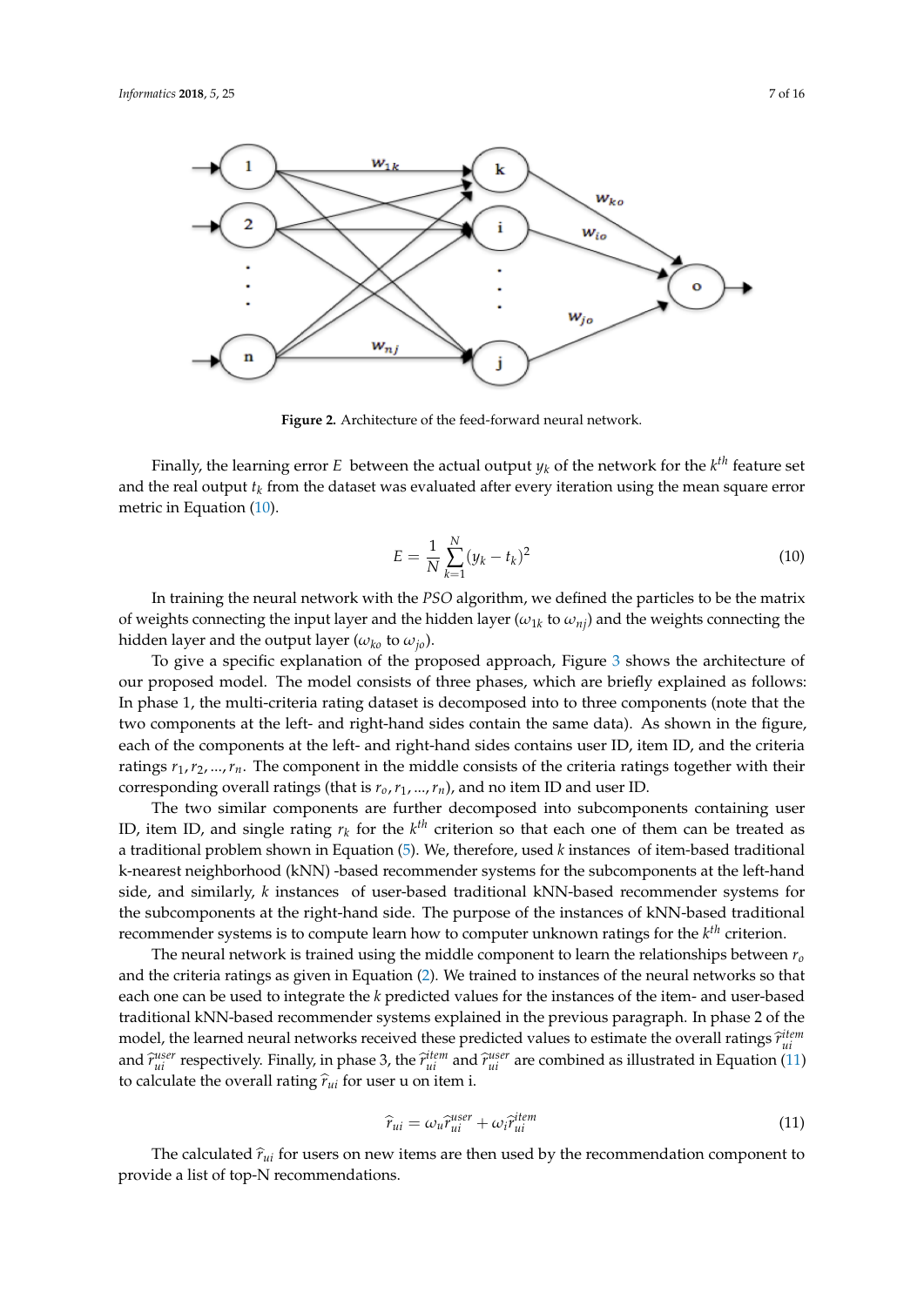<span id="page-7-1"></span>

**Figure 3.** Framework of the proposed ANN -based *MCRSs*.

# <span id="page-7-0"></span>**6. Experimental Methodology**

To evaluate the performance of our proposed method, we used a Yahoo!Movie dataset for recommending movies to users. The Yahoo!movie dataset is a multi-criteria dataset where preference information on movies was provided by users on the strength of four different attributes of movies namely, the direction, the action, the story, and the visual effect of the movie. The dataset was provided by Yahoo!Movies website [http://movies.yahoo.com,](http://movies.yahoo.com) containing users' ratings of movies based on the four criteria. However, as the Yahoo!Movies website no longer provides the dataset, we therefore collected the dataset from Kleanthi Lakiotaki [\[33\]](#page-14-7), who initially extracted the dataset. We named the rating for the direction, the action, the story, and the visual effect of the movies as  $r_1$ ,  $r_2$ ,  $r_3$ , and  $r_4$ respectively. Ratings for each criterion were measured on a 13-fold scale starting from *F* representing the lowest preference to  $A^+$ , which represents the highest preference of the user. The 13 scales are: *A* <sup>+</sup>, *A*, *A* <sup>−</sup>, *B* <sup>+</sup>, *B*, *B* <sup>−</sup>, *C* <sup>+</sup>, *C*, *C* <sup>−</sup>, *D*+, *D*, *D*−, and *F*. In addition to the criteria ratings, an overall rating  $(r<sub>o</sub>)$  that measures the final acceptability of users on movies was also included in the dataset, and it was equally measured on the same scales  $(A<sup>+</sup>$  to  $F$ ). Table [2](#page-8-0) shows the original sample of the dataset, where *r*1, *r*2, *r*3, and *r*<sup>4</sup> are the rating for the action, direction, visual, and story of the movies respectively, along with an overall rating *ro*. In order to work with numerical data, the ratings  $(A<sup>+</sup>$  to *F*) were transformed to numbers from 13 to 1, respectively.

For instance, *A* <sup>+</sup>→13, *A*→12, *A* <sup>−</sup> →11, *B* <sup>+</sup>→10, ..., *D*→3, *D*−→2, and *F*→1. Table [3](#page-8-1) presents the transformed numerical ratings of Table [2.](#page-8-0) The dataset contains a total of 62,156 ratings of 6078 users for 976 movies. We also used Pearson correlation coefficient to measure the correlations between the criteria ratings and the overall rating. The percentage correlations for the action, direction, story, and he visual effects of the movies are approximately 86.5%, 91.1%, 90.5%, and 84.4% respectively. This shows the strength of the relationship between the criteria ratings and the overall rating. According to these calculated correlations, users are more interested in the story and direction of the movies than visual effects and actions of the movies.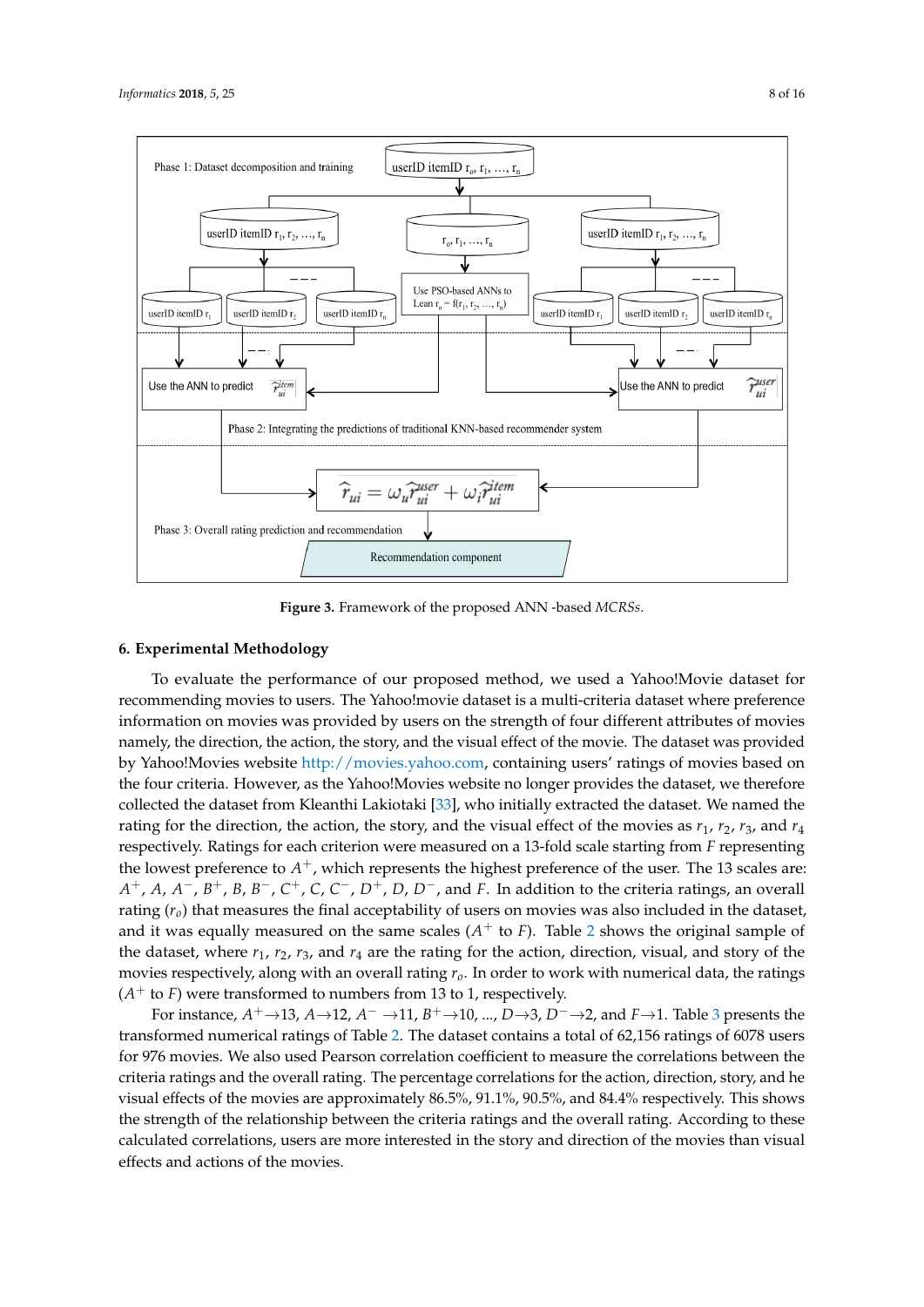<span id="page-8-0"></span>

| User<br>ID | Movie<br>ID | Direction Action<br>$(r_1)$ | $(r_2)$          | <b>Story</b><br>$(r_3)$              | Visual<br>$(r_4)$           | Overall<br>$(r_o)$                |
|------------|-------------|-----------------------------|------------------|--------------------------------------|-----------------------------|-----------------------------------|
| 101        | 3<br>5      | $A^+$<br>B<br>$R-$          | $R^+$<br>$A^{-}$ | $\mathcal{C}^-$<br>$B+$<br>$B^+$     | $R^-$<br>$A^{-}$<br>$A^{-}$ | $\mathcal{C}^-$<br>$B^-$<br>$A^-$ |
| 102        | 3<br>5<br>6 | $A^+$<br>$\mathcal{C}^-$    | $A^+$<br>B       | $A^+$<br>$A^+$<br>$\small{\frown +}$ | $A^+$<br>$A^+$<br>$R-$      | $A^+$<br>$A^+$<br>$R^-$           |

**Table 2.** Sample of the original dataset.

<span id="page-8-1"></span>

| <b>User</b><br>ID | ID | Movie Direction Action<br>$(r_1)$ | $(r_2)$ | <b>Story</b><br>$(r_3)$ | $(r_4)$ | Visual Overall<br>$(r_o)$ |
|-------------------|----|-----------------------------------|---------|-------------------------|---------|---------------------------|
|                   |    | 13                                | h       | 5                       | 8       | 5                         |
| 101               | 3  |                                   | 10      | 10                      | 11      | 8                         |
|                   | 5  |                                   | 11      | 10                      | 11      |                           |
|                   | 3  | 13                                | 13      | 13                      | 13      | 13                        |
| 102               | 5  | 5                                 | h       | 13                      | 13      | 13                        |
|                   |    |                                   |         |                         |         |                           |

**Table 3.** Sample of the numerical representation of the dataset.

Moreover, to conduct the experiment, we need to provide parameters to our model so that part of the dataset would be used for the training and the remaining portion of the dataset for testing the performance of the model. However, how should a dataset be divided into training and test sets? If the training dataset is small, our parameter estimates will have higher variance, whereas with a low amount of test data, our performance statistic will have higher variance. The question now is with respect to the best way of dividing the dataset. There are many techniques for splitting the dataset into training and test set such as the leave one out (LOO) Monte Carlo test, disjoint set test, and *n*-fold cross-validation, etc. [\[46,](#page-14-20)[47\]](#page-15-0). To measure the performance of our predictive model, we used *n*-fold cross-validation for selecting the parameters of the model [\[48–](#page-15-1)[50\]](#page-15-2). The *n*-fold cross-validation divides the experimental dataset into n subsamples, where one of these subsamples will serve as the validation set for testing the model. The combination of the remaining  $n - 1$  subsamples will be the training set. This process is repeated *n* times so that each of the subsamples will have the chance to serve as the test set. In this study, we used 10-fold cross-validation (that is *n* = 10) throughout the experiments.

To develop the *MCRSs* illustrated in Figure [3,](#page-7-1) we used two k-nearest neighborhood (kNN) single rating *RSs* and integrated them with *PSO*-based neural networks in different ways. The role played by kNN is to predict the criteria ratings that will serve as the input to the neural network for computing the overall rating. The experiment was conducted with six *RSs* as follows:

- 1. Single\_U: A user-based kNN recommender system that computes similarities between users using Equation [\(3\)](#page-4-1)
- 2. Single I: An item-based kNN recommender system that computes similarities between items using a modified version of Equation [\(3\)](#page-4-1) to find similarities between item *i* and item *j*.
- 3. *MCRSs*\_Sim: A heuristic-based *MCRS* that computes *r<sup>o</sup>* based on the average similarities between users using Equation [\(12\)](#page-8-2), where  $\sinh_k(u,v)$  is the similarity between *u* and *v* based on the  $k^{th}$ criterion that could be obtained using Equation [\(3\)](#page-4-1). *r<sup>o</sup>* will be computed using Equation [\(5\)](#page-4-3)  $(in this case r<sub>o</sub> = \hat{r}_{ui}$  while  $sim(u, v) = sim_{avg}$ .

<span id="page-8-2"></span>
$$
sim_{avg}(u,v) = \frac{1}{n+1} \sum_{k=0}^{n} sim_k(u,v)
$$
\n(12)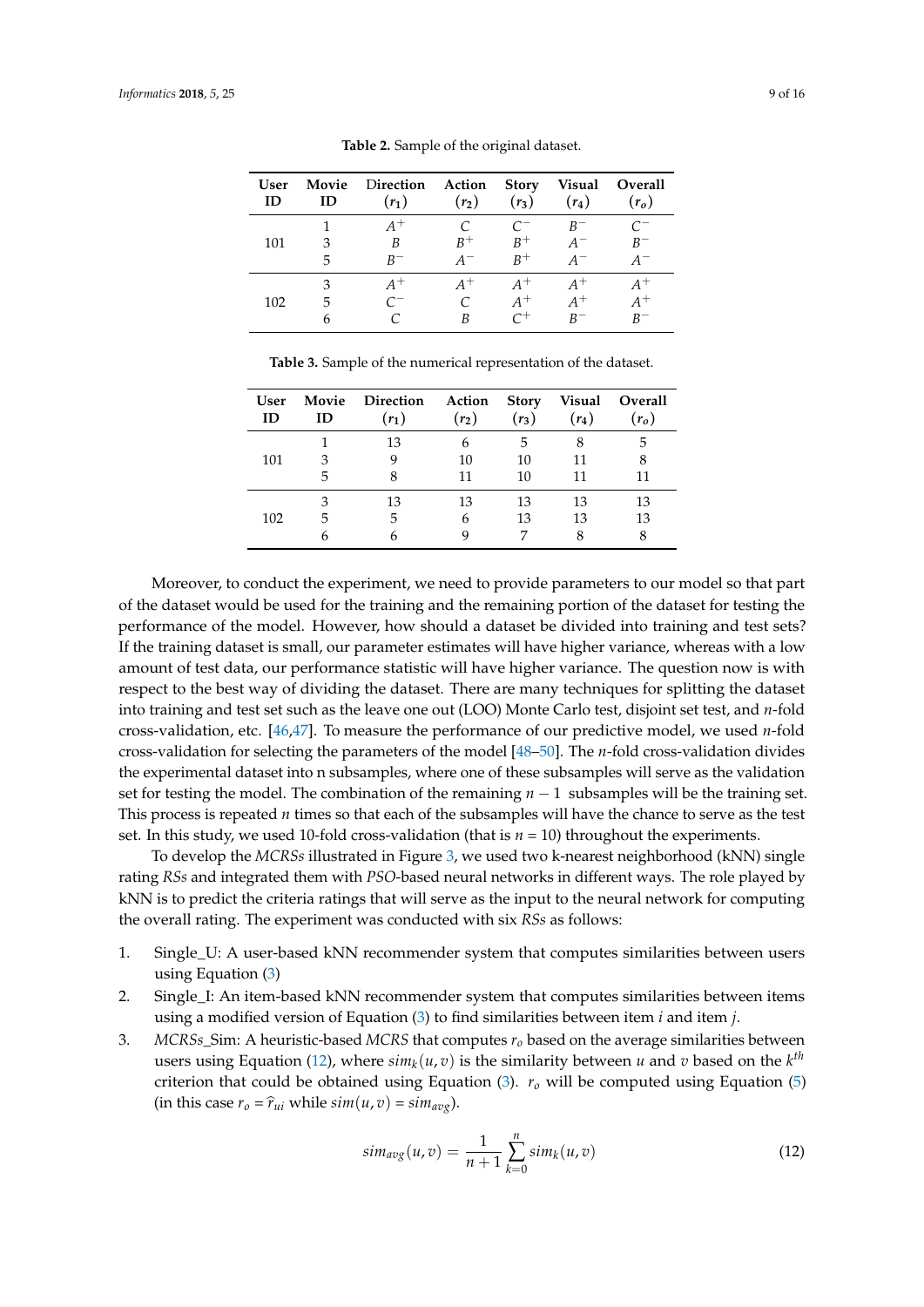- 4. ANNs\_U: A model-based *MCRSs* that integrates *PSO*-based ANNs with Single\_U in item 1 to estimate the overall rating. We named the rating provided by this model as  $\hat{r}_{ui}^{user}$ .
- 5. ANNs\_I: A model-based *MCRSs* that integrates *PSO*-based ANNs with Single\_I in item 2 to estimate the overall rating. We named the rating provided by this model as  $\hat{r}^{item}_{ui}$ .
- 6. ANNs\_W: This approach combines items number 4 and 5 above in a weighted form [\[51\]](#page-15-3) to estimate the overall rating as a weighted sum of the ratings from items 4 and 5 as given in Equation [\(11\)](#page-6-2), where  $\omega_u$  and  $\omega_i$  are the weights that are estimated using the gradient descent algorithm [\[35\]](#page-14-9).

As can be seen in the results and discussion section, different values of k (the neighborhood size) were tested to monitor the performance of our model and to make comparative analyses with the traditional techniques based on the values of k. Other experimental parameters used were Pearson's correlation coefficient with a minimum similarity threshold of 0.0, minimum number of neighbors set to 1, and minimum overlap (co-rated items) set to 2. The selection of these parameters followed several trials to determine the ones that provided optimal results.

Furthermore, to analyze the accuracy of the systems, we used several evaluation metrics to investigate their prediction and recommendation accuracy. The evaluation metrics used were:

- Mean average error (MAE)
- Root mean square error (RMSE)
- Precision, recall, and F-measure
- Fraction of concordant pairs (FCP)
- Normalized discounted cumulative gain (NDCG)
- Mean reciprocal ranking (MRR)
- Gini coefficient.

Though *PSO* algorithm did not require many experimental parameters compared to other optimization algorithms, it became necessary for experiments with optimization algorithms to carefully select parameters that could provide the desired solutions and terminate the execution of the program when certain conditions were satisfied. These parameters are the number of particles to be generated for training, the initialization of the learning factors, the maximum velocity, number of iterations, and the target training error. The number of particles used for the experiment was chosen to be 100, initialized randomly to matrices and vectors of real numbers within the interval [0, 1]. The learning factors  $(c_1$  and  $c_2$  in Equation [\(6\)](#page-4-4)) were each selected as an integer 2. The velocity limit that a particle can move at was set to 0.2 in order to prevent overshooting. Finally, the termination condition was based on the minimum error *E* in Equation [\(10\)](#page-6-1) which was chosen to be 0.001, or when the number of iterations was up to 200 training cycles. The experimental parameters were selected after several test runs.

### <span id="page-9-0"></span>**7. Results and Discussion**

To evaluate the advantages and effectiveness of the proposed method, we developed our methodological framework usinh two kNN-based *RSs* to calculate the average similarities between users/items based on each criterion, and the overall ratings are estimated using PSO-based ANN. The experimental results are then compared with traditional techniques and a heuristic-based *MCRS* The two kNN-based traditional *RSs* (Single\_U and Single\_I) used the overall rating to learn the similarities between users and items, respectively. Moreover, the three ANN-based *MCRSs* were ANNs\_U that integrates the Single\_U with the *PSO*-based neural network, ANNs\_I that integrates the Single I with the PSO-based neural network, and lastly, the ANNs W, which is a hybrid of ANNs U and ANNs\_I. The evaluation metrics introduced in the previous section were equally applied to the six *RSs*.

Furthermore, as choosing the value of k in kNN-based *RSs* remains one of the main determining factors of the accuracy of the systems [\[52\]](#page-15-4), we performed several experiments with different-sized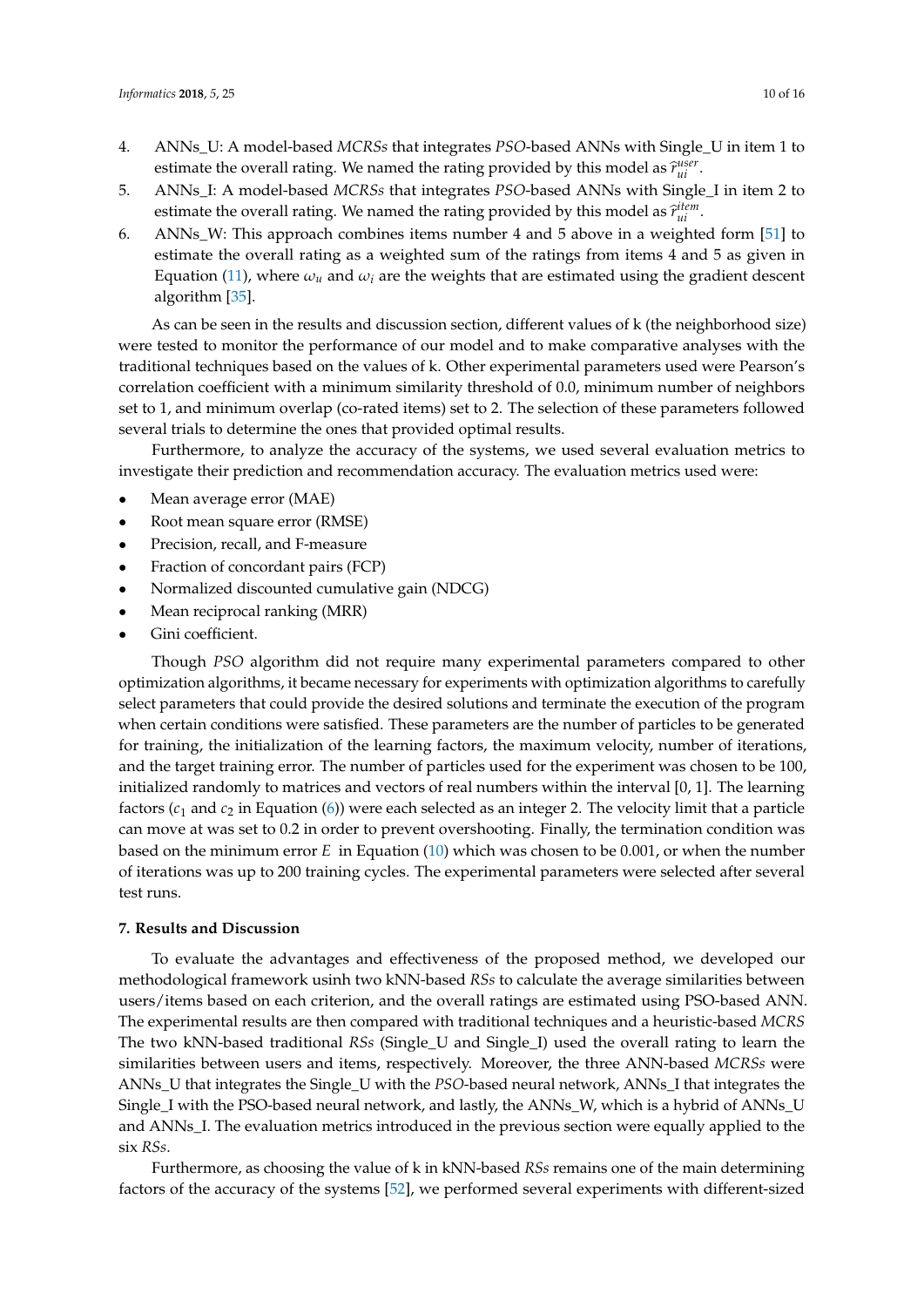neighborhoods to consider various number of clusters to effectively analyzed and compared the performance of the *RSs*. The experiments began with a moderately small neighborhood size of 30 neighbors, and increased up to the size of 200 neighbors per cluster. The resulting RMSEs and MAEs for the *RSs* have been analyzed and presented in Figures [4](#page-10-0) and [5,](#page-10-1) respectively. The figures show the prediction errors of each system based on the neighborhood sizes. Although it is apparent from the data in the figures that all the *MCRSs* have the least prediction errors, it is interesting is that the hybrid (ANNs\_W) has smaller errors than the rest of the systems.

<span id="page-10-0"></span>

**Figure 4.** Curves of root mean square error (RMSE) against the neighborhood size.

<span id="page-10-1"></span>

**Figure 5.** Curves of the mean average error (MAE) against the neighborhood size.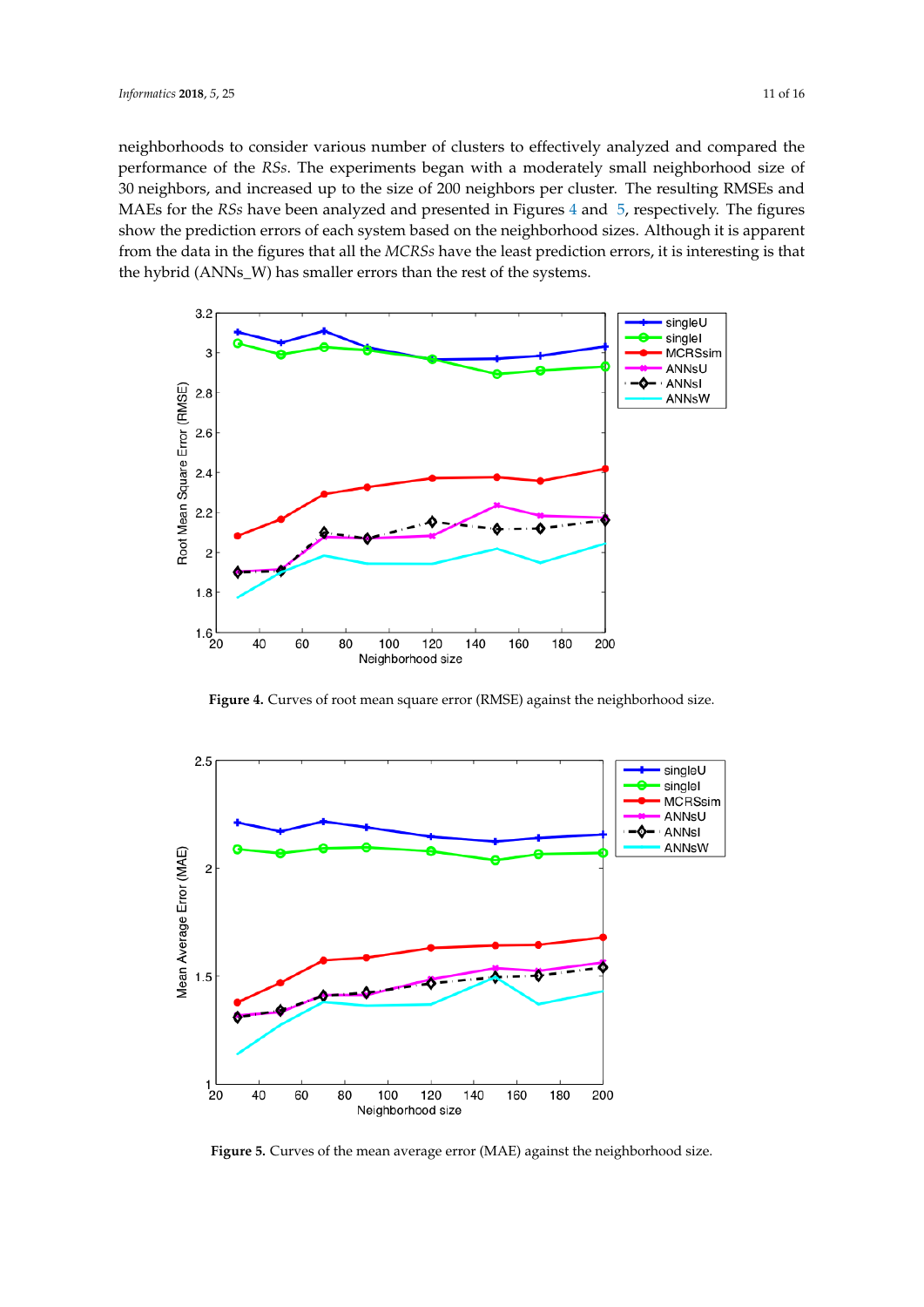Additionally, the results also indicate that all the ANN-based systems are much better than heuristic-based systems (*MCRSs*\_Sim). The differences between ANNs\_U and ANNs\_I could be attributed to the nature of the experimental dataset, where when the number of items is lower than the number of users, it might be difficult for some users to have neighbors, and vice versa. As the dataset contains 6078 users and 976 items, then the item-based *RSs* (Single\_I) will likely have higher accuracy than the Single\_U. This finding has important implications for developing both traditional and multi-criteria *RSs*. Therefore, since deciding on the item- or user-based *RSs* depends on the *user* × *item* ratio, it is recommended that the hybridization of two techniques could provide a better solution for this drawback. Further, if we now look at the results by the neighborhood sizes, it can be seen that unlike the traditional techniques, the four *MCRSs* have better prediction accuracy with smaller sizes.

For further comparison, we calculated the average performance of the six *RSs* based on the evaluation metrics mentioned in the last section. The results obtained from the preliminary analysis of their accuracy are summarized in Table [4.](#page-11-0) The results were computed by taking the average of the eight experiments based on the neighborhood sizes. The data on the table illustrates some of the leading characteristics of all the systems. It can be seen that except for the NDCG and MRR where MCRSs\_Sim slightly outperformed ANNs\_U and ANNs\_I respectively, the proposed ANN-based systems reported the highest predictions, classification, and ranking accuracy. This table is quite revealing in several ways. First, it shows the ability of the proposed techniques to provide the recommended ranking of items that matches how the systems' users would have ranked the same items. Also, the table demonstrates that the proposed techniques have high frequencies with which they can make correct decisions on whether an item can be accepted by a user. Lastly, similar to Figures [4](#page-10-0) and [5,](#page-10-1) the table confirms that the proposed techniques can predict ratings that are close to the actual user ratings.

| Size of K            | Single I | Single_U | MCRSs Sim | ANNs I | ANNs U | ANNs W |
|----------------------|----------|----------|-----------|--------|--------|--------|
| <b>RMSE</b>          | 3.030    | 2.973    | 2.300     | 2.081  | 2.066  | 1.945  |
| <b>MAE</b>           | 2.169    | 2.075    | 1.575     | 1.448  | 1.436  | 1.353  |
| Precision            | 0.795    | 0.802    | 0.817     | 0.828  | 0.835  | 0.838  |
| Recall               | 0.800    | 0.805    | 0.810     | 0.821  | 0.824  | 0.833  |
| F1                   | 0.797    | 0.803    | 0.813     | 0.824  | 0.829  | 0.835  |
| $MRR \times 10^{-2}$ | 0.109    | 0.122    | 0.166     | 0.280  | 0.170  | 0.570  |
| <b>NDCG</b>          | 0.887    | 0.902    | 0.925     | 0.961  | 0.921  | 0.975  |
| Gini                 | 0.739    | 0.768    | 0.832     | 0.836  | 0.839  | 0.858  |
| <b>FCP</b>           | 0.620    | 0.641    | 0.738     | 0.816  | 0.822  | 0.839  |

<span id="page-11-0"></span>**Table 4.** Evaluation results. FCP: fraction of concordant pairs; MRR: mean reciprocal ranking; NDCG: normalized discounted cumulative gain.

Finally, to measure the extent of the existence of linear relationships between the predictions of the six *RSs* and the actual ratings from the dataset, we extracted some of their predicted values and applied Pearson's correlation coefficient formula to estimate the inter-correlations among them and also their correlations with the corresponding actual ratings. Table [5](#page-12-6) presents the summary statistics of the correlations results. Strong evidence can be seen from the table when we compare the data presented in the second row or second column of the table. The second row shows the correlations between actual ratings and the predictions of all the *RSs*. The findings in this table are consistent with those of Figures [4](#page-10-0) and [5,](#page-10-1) and Table [4.](#page-11-0)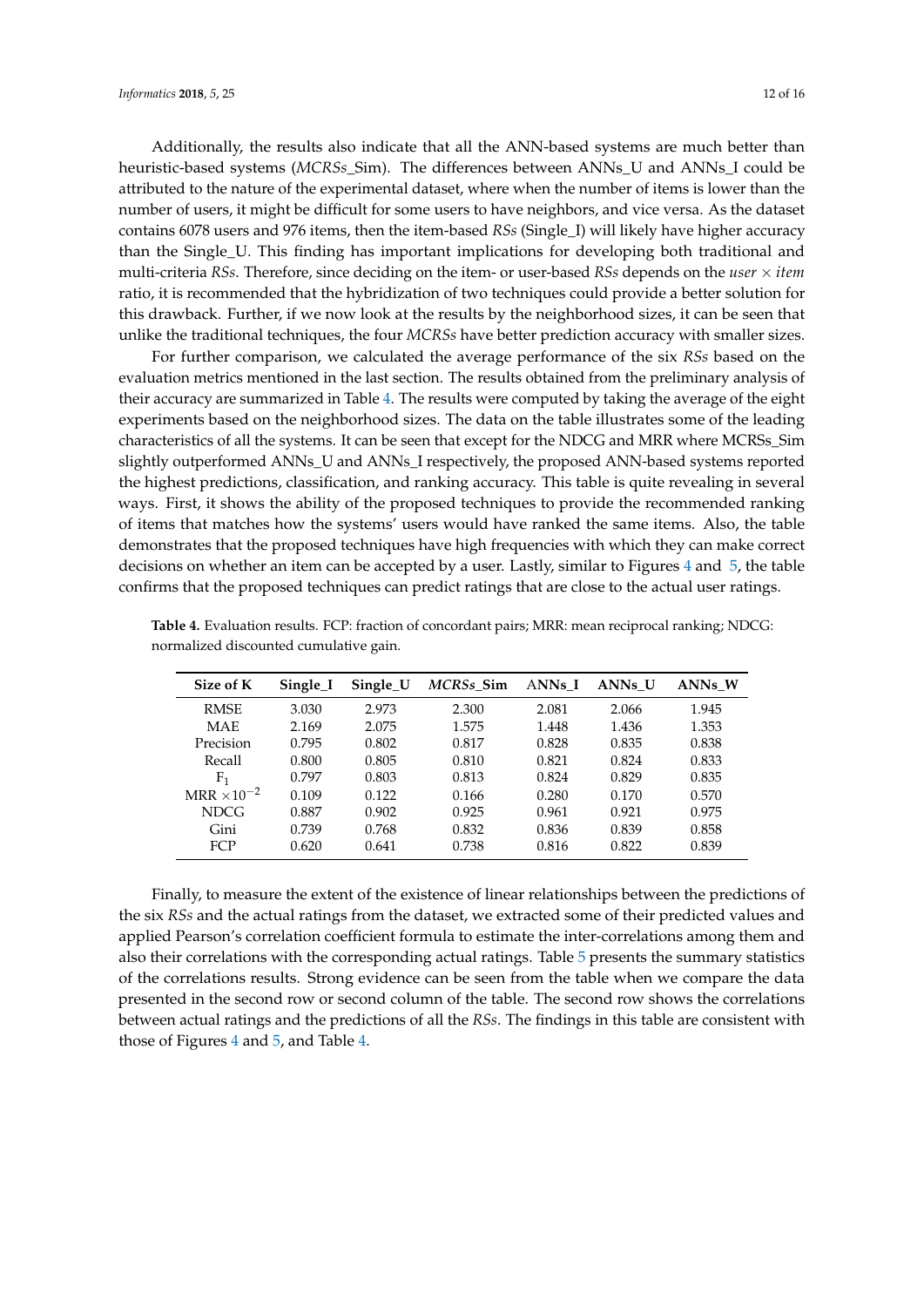<span id="page-12-6"></span>

|          | Actual | Single I | Single_U | MCRSs_Sim ANNs_I ANNs_U |       |       | ANNs W |
|----------|--------|----------|----------|-------------------------|-------|-------|--------|
| Actual   | 1.000  | 0.834    | 0.739    | 0.894                   | 0.916 | 0.896 | 0.935  |
| Single_I | 0.834  | 1.000    | 0.664    | 0.921                   | 0.956 | 0.759 | 0.891  |
| Single_U | 0.739  | 0.664    | 1.000    | 0.666                   | 0.737 | 0.872 | 0.793  |

**Table 5.** Correlation matrix between the actual rating and the predicted values.

*MCRSs*\_Sim 0.894 0.921 0.666 1.000 0.968 0.794 0.903 ANNs\_I 0.916 0.956 0.737 0.968 1.000 0.814 0.943 ANNs\_U 0.896 0.759 0.872 0.794 0.814 1.000 0.922 ANNs\_W 0.935 0.891 0.793 0.903 0.943 0.922 1.000

#### <span id="page-12-5"></span>**8. Conclusions and Future Work**

This study was undertaken to design a methodological framework for user modeling in multi-criteria recommendation problems and to evaluate the effectiveness of the proposed method. In this investigation, the aim was to train feed-forward neural networks with the particle swarm optimization (*PSO*) algorithm and use the neural network as an aggregation function for predicting the preferences of the users on items. The proposed method was made up of user- and item-based traditional *RSs* (kNN-based *RSs*) integrated with neural networks to learn the relationships between ratings for predicting and recommending relevant items to users. Several experiments have been conducted to determine the effects of neural networks in modeling the criteria rating information. The experimental results of the current study have supported the relevance of using artificial neural networks for modeling users' preferences in multi-criteria decision-making problems. It was also shown that the hybrid user- and item-based model has by far improved the accuracy of the systems. Moreover, this study has demonstrated, for the first time, that a neural network trained with the *PSO* algorithm could be used to model multi-criteria recommendation problems and to improve the accuracy of the systems.

Although the *PSO* algorithm has been proved to be one of the most efficient and practical optimization techniques [\[6\]](#page-13-0) and has the capacity to overcome the problems of slow convergence and getting trapped in local minima, investigation of the efficiency of the systems when modeling with a hybrid of the *PSO* algorithm and other optimization algorithms like the genetic algorithm, gravitational search algorithm, ant colony algorithm, and so is necessary.

**Author Contributions:** Mohammed Hassan conducted the experiments and wrote the first version of the paper. Mohamed Hamada is the research advisor, who proposed the structure of the paper and helped in proofreading and improving the quality of the article.

**Conflicts of Interest:** The authors declare no conflict of interest.

#### **References**

- <span id="page-12-0"></span>1. Bobadilla, J.; Ortega, F.; Hernando, A.; Bernal, J. A collaborative filtering approach to mitigate the new user cold start problem. *Knowl.-Based Syst.* **2012**, *26*, 225–238. [\[CrossRef\]](http://dx.doi.org/10.1016/j.knosys.2011.07.021)
- <span id="page-12-1"></span>2. Hassan, M.; Hamada, M. Recommending Learning Peers for Collaborative Learning through Social Network Sites. In Proceedings of the 2016 7th IEEE International Conference on Intelligent Systems, Modelling and Simulation (ISMS), Bangkok, Thailand, 25–27 January 2016; pp. 60–63.
- <span id="page-12-2"></span>3. Lu, J.; Wu, D.; Mao, M.; Wang, W.; Zhang, G. Recommender system application developments: A survey. *Decis. Support Syst.* **2015**, *74*, 12–32. [\[CrossRef\]](http://dx.doi.org/10.1016/j.dss.2015.03.008)
- <span id="page-12-3"></span>4. Hassan, M.; Hamada, M. Performance Comparison of Featured Neural Network Trained with Backpropagation and Delta Rule Techniques for Movie Rating Prediction in Multi-criteria Recommender Systems. *Informatica* **2016**, *40*, 409.
- <span id="page-12-4"></span>5. Adomavicius, G.; Kwon, Y. Multi-criteria recommender systems. In *Recommender Systems Handbook*; Springer: Boston, MA, USA, 2011; pp. 769–803.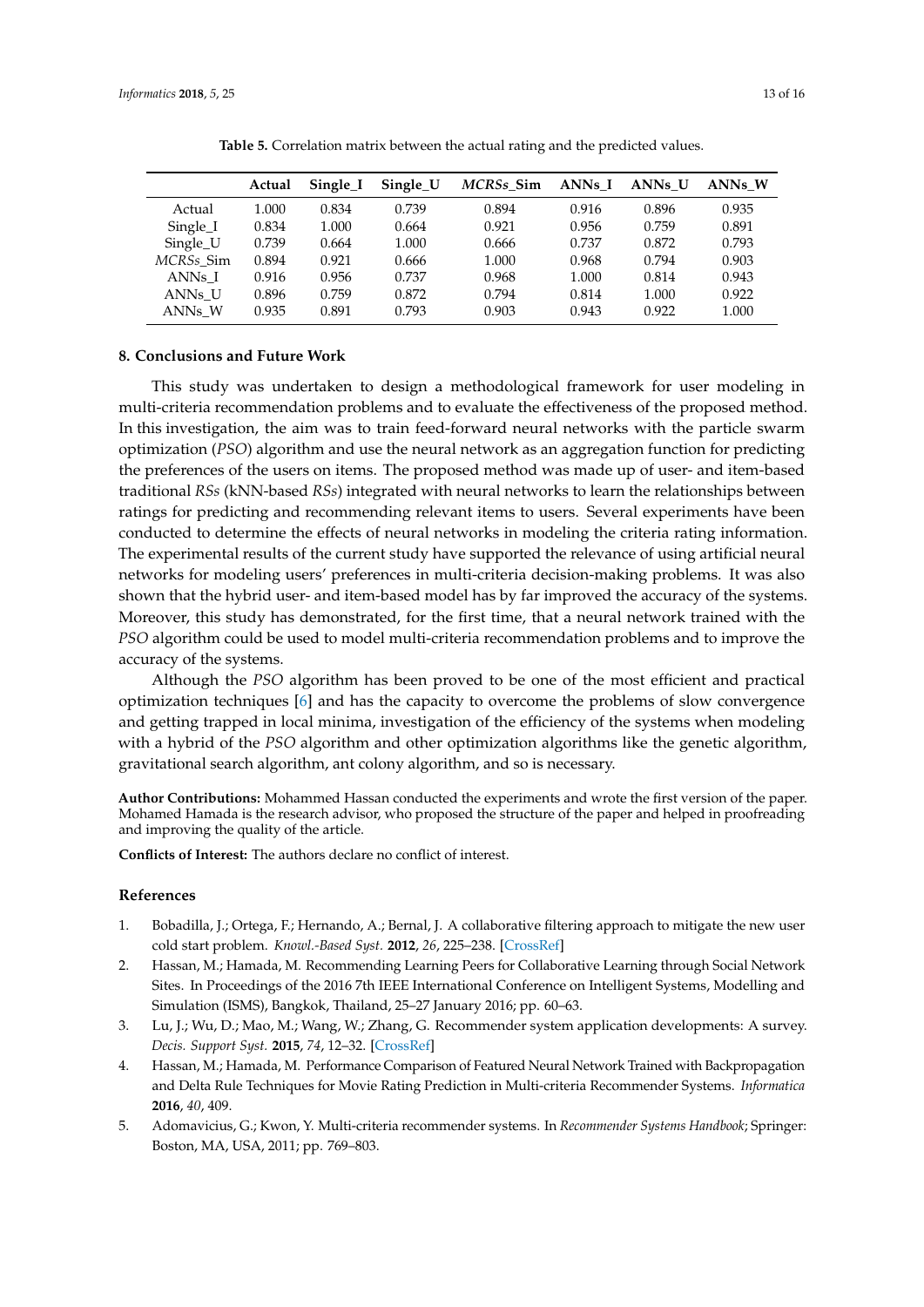- <span id="page-13-0"></span>6. Mirjalili, S.; Hashim, S.Z.M.; Sardroudi, H.M. Training feedforward neural networks using hybrid particle swarm optimization and gravitational search algorithm. *Appl. Math. Comput.* **2012**, *218*, 11125–11137. [\[CrossRef\]](http://dx.doi.org/10.1016/j.amc.2012.04.069)
- <span id="page-13-1"></span>7. Hassan, M.; Hamada, M. Performance Comparison of Feed-Forward Neural Networks Trained with Different Learning Algorithms for Recommender Systems. *Computation* **2017**, *5*, 40. [\[CrossRef\]](http://dx.doi.org/10.3390/computation5030040)
- <span id="page-13-2"></span>8. Üçoluk, G. Genetic algorithm solution of the TSP avoiding special crossover and mutation. *Intell. Autom. Soft Comput.* **2002**, *8*, 265–272. [\[CrossRef\]](http://dx.doi.org/10.1080/10798587.2000.10642829)
- <span id="page-13-3"></span>9. Pradeepkumar, D.; Ravi, V. Forecasting financial time series volatility using Particle Swarm Optimization trained Quantile Regression Neural Network. *Appl. Soft Comput.* **2017**, *58*, 35–52. [\[CrossRef\]](http://dx.doi.org/10.1016/j.asoc.2017.04.014)
- <span id="page-13-4"></span>10. Chen, X.; Zhang, M.; Ruan, K.; Gong, C.; Zhang, Y.; Yang, S.X. A Ranging Model Based on BP Neural Network. *Intell. Autom. Soft Comput.* **2016**, *22*, 325–329. [\[CrossRef\]](http://dx.doi.org/10.1080/10798587.2015.1095484)
- <span id="page-13-5"></span>11. Xue, Y.; Zhong, S.; Ma, T.; Cao, J. A hybrid evolutionary algorithm for numerical optimization problem. *Intell. Autom. Soft Comput.* **2015**, *21*, 473–490. [\[CrossRef\]](http://dx.doi.org/10.1080/10798587.2014.962239)
- <span id="page-13-6"></span>12. Zhang, J.R.; Zhang, J.; Lok, T.M.; Lyu, M.R. A hybrid particle swarm optimization–back-propagation algorithm for feedforward neural network training. *Appl. Math. Comput.* **2007**, *185*, 1026–1037. [\[CrossRef\]](http://dx.doi.org/10.1016/j.amc.2006.07.025)
- <span id="page-13-7"></span>13. Du, K.L.; Swamy, M. Particle swarm optimization. In *Search and Optimization by Metaheuristics*; Springer: Basel, Switzerland, 2016; pp. 153–173.
- <span id="page-13-8"></span>14. Settles, M.; Rodebaugh, B.; Soule, T. Comparison of genetic algorithm and particle swarm optimizer when evolving a recurrent neural network. In *Genetic and Evolutionary Computation—GECCO 2003*; Springer: Berlin/Heidelberg, Germany, 2003; pp. 148–149.
- <span id="page-13-9"></span>15. Adomavicius, G.; Manouselis, N.; Kwon, Y. Multi-criteria recommender systems. In *Recommender Systems Handbook*; Springer: Boston, MA, USA, 2015; pp. 847–880.
- <span id="page-13-10"></span>16. Hill, W.; Stead, L.; Rosenstein, M.; Furnas, G. Recommending and evaluating choices in a virtual community of use. In Proceedings of the SIGCHI Conference on Human Factors in Computing Systems, Denver, CO, USA, 7–11 May 1995; ACM Press/Addison-Wesley Publishing Co.: New York, NY, USA, 1995; pp. 194–201.
- 17. Resnick, P.; Iacovou, N.; Suchak, M.; Bergstrom, P.; Riedl, J. GroupLens: An open architecture for collaborative filtering of netnews. In Proceedings of the 1994 ACM conference on Computer supported cooperative work, Chapel Hill, NC, USA, 22–26 October 1994; ACM: New York, NY, USA, 1994; pp. 175–186.
- 18. Shardanand, U.; Maes, P. Social information filtering: Algorithms for automating "word of mouth". In Proceedings of the SIGCHI conference on Human factors in computing systems, Denver, CO, USA, 7–11 May 1995; ACM Press/Addison-Wesley Publishing Co.: New York, NY, USA, 1995; pp. 210–217.
- <span id="page-13-11"></span>19. Adomavicius, G.; Tuzhilin, A. Toward the next generation of recommender systems: A survey of the state-of-the-art and possible extensions. *IEEE Trans. Knowl. Data Eng.* **2005**, *17*, 734–749. [\[CrossRef\]](http://dx.doi.org/10.1109/TKDE.2005.99)
- <span id="page-13-12"></span>20. Plantié, M.; Montmain, J.; Dray, G. Movies recommenders systems: Automation of the information and evaluation phases in a multi-criteria decision-making process. In *Database and Expert Systems Applications*; Springer: Berlin/Heidelberg, Germany, 2005; pp. 633–644.
- <span id="page-13-13"></span>21. Bilge, A.; Kaleli, C. A multi-criteria item-based collaborative filtering framework. In Proceedings of the 2014 11th IEEE International Joint Conference on Computer Science and Software Engineering (JCSSE), Chon Buri, Thailand, 14–16 May 2014; pp. 18–22.
- <span id="page-13-14"></span>22. Adomavicius, G.; Kwon, Y. New recommendation techniques for multicriteria rating systems. *IEEE Intell. Syst.* **2007**, *22*, doi:10.1109/MIS.2007.58. [\[CrossRef\]](http://dx.doi.org/10.1109/MIS.2007.58)
- <span id="page-13-15"></span>23. Sanchez-Vilas, F.; Ismoilov, J.; Lousame, F.P.; Sanchez, E.; Lama, M. Applying multicriteria algorithms to restaurant recommendation. In Proceedings of the 2011 IEEE/WIC/ACM International Conferences on Web Intelligence and Intelligent Agent Technology, IEEE Computer Society, Lyon, France, 22–27 August 2011; Volume 1, pp. 87–91.
- <span id="page-13-16"></span>24. Lousame, F.P.; Sánchez, E. View-based recommender systems. In Proceedings of the Third ACM Conference on Recommender Systems, New York, NY, USA, 23–25 October 2009; ACM: New York, NY, USA, 2009; pp. 389–392.
- <span id="page-13-17"></span>25. Fu, Y.; Liu, B.; Ge, Y.; Yao, Z.; Xiong, H. User preference learning with multiple information fusion for restaurant recommendation. In Proceedings of the 2014 SIAM International Conference on Data Mining, Philadelphia, PA, USA, 24–26 April 2014; SIAM: Philadelphia, PA, USA, 2014; pp. 470–478.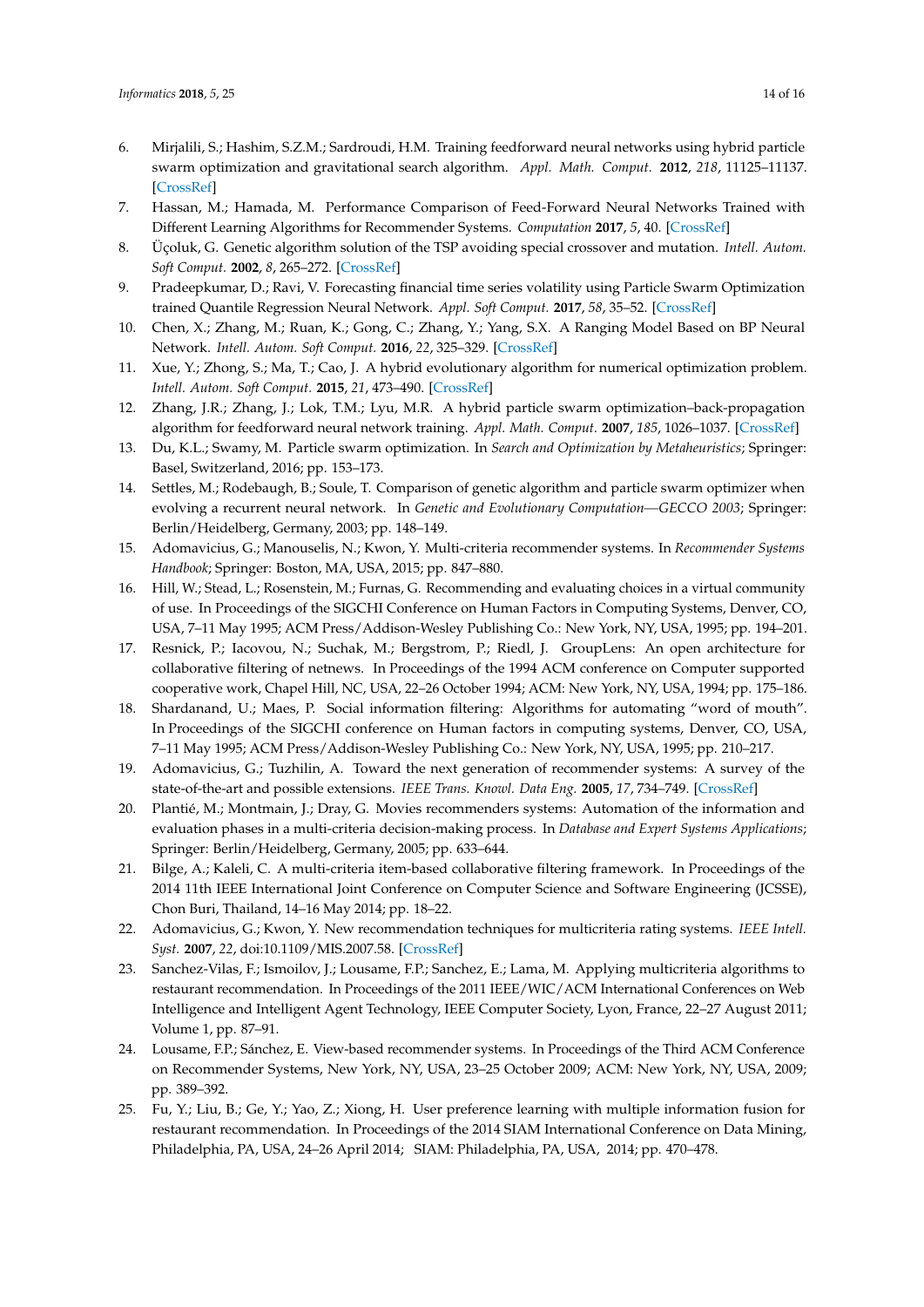- <span id="page-14-0"></span>26. Fang, Y.; Si, L. Matrix co-factorization for recommendation with rich side information and implicit feedback. In Proceedings of the 2nd International Workshop on Information Heterogeneity and Fusion in Recommender Systems, Chicago, IL, USA, 23–27 October 2011; ACM: New York, NY, USA, 2011; pp. 65–69.
- <span id="page-14-1"></span>27. Cheng, C.; Yang, H.; King, I.; Lyu, M.R. Fused Matrix Factorization with Geographical and Social Influence in Location-Based Social Networks. In Proceedings of the Twenty-Sixth AAAI Conference on Artificial Intelligence (AAAI'12), Toronto, ON, Canada, 22–26 July 2012; Volume 12, pp. 17–23.
- <span id="page-14-2"></span>28. Nilashi, M.; bin Ibrahim, O.; Ithnin, N.; Sarmin, N.H. A multi-criteria collaborative filtering recommender system for the tourism domain using Expectation Maximization (EM) and PCA–ANFIS. *Electr. Commer. Res. Appl.* **2015**, *14*, 542–562. [\[CrossRef\]](http://dx.doi.org/10.1016/j.elerap.2015.08.004)
- <span id="page-14-3"></span>29. Reynolds, D. Gaussian mixture models. In *Encyclopedia of Biometrics*; Springer: New York, NY, USA, 2015; pp. 827–832.
- <span id="page-14-4"></span>30. Farokhi, N.; Vahid, M.; Nilashi, M.; Ibrahim, O. A multi-criteria recommender system for tourism using fuzzy approach. *J. Soft Comput. Decis. Support Syst.* **2016**, *3*, 19–29.
- <span id="page-14-5"></span>31. Fomba, S.; Zaraté, P.; Kilgour, M.; Camilleri, G.; Konate, J.; Tangara, F. A Recommender System Based on Multi-Criteria Aggregation. *Int. J. Decis. Support Syst. Technol. (IJDSST)* **2017**, *9*, 1–15. [\[CrossRef\]](http://dx.doi.org/10.4018/IJDSST.2017100101)
- <span id="page-14-6"></span>32. Xu, Z. Choquet integrals of weighted intuitionistic fuzzy information. *Inf. Sci.* **2010**, *180*, 726–736. [\[CrossRef\]](http://dx.doi.org/10.1016/j.ins.2009.11.011)
- <span id="page-14-7"></span>33. Lakiotaki, K.; Matsatsinis, N.F.; Tsoukias, A. Multicriteria user modeling in recommender systems. *IEEE Intell. Syst.* **2011**, *26*, 64–76. [\[CrossRef\]](http://dx.doi.org/10.1109/MIS.2011.33)
- <span id="page-14-8"></span>34. Choudhary, P.; Kant, V.; Dwivedi, P. A Particle Swarm Optimization Approach to Multi Criteria Recommender System Utilizing Effective Similarity Measures. In Proceedings of the 9th International Conference on Machine Learning and Computing, Singapore, 24–26 February 2017; ACM: New York, NY, USA, 2017; pp. 81–85.
- <span id="page-14-9"></span>35. Jannach, D.; Karakaya, Z.; Gedikli, F. Accuracy improvements for multi-criteria recommender systems. In Proceedings of the 13th ACM Conference on Electronic Commerce, Valencia, Spain, 4–8 June 2012; ACM: New York, NY, USA, 2012; pp. 674–689.
- <span id="page-14-10"></span>36. Cawley, G.C.; Talbot, N.L. On over-fitting in model selection and subsequent selection bias in performance evaluation. *J. Mach. Learn. Res.* **2010**, *11*, 2079–2107.
- <span id="page-14-11"></span>37. Hassan, M.; Hamada, M. Enhancing learning objects recommendation using multi-criteria recommender systems. In Proceedings of the 2016 IEEE International Conference on Teaching, Assessment, and Learning for Engineering (TALE), Bangkok, Thailand, 7–9 December 2016; pp. 62–64.
- <span id="page-14-12"></span>38. Hassan, M.; Hamada, M. Smart media-based context-aware recommender systems for learning: A conceptual framework. In Proceedings of the 2017 16th International Conference on Information Technology Based Higher Education and Training (ITHET), Ohrid, Macedonia, 10–12 July 2017; pp. 1–4.
- <span id="page-14-13"></span>39. Yera, R.; Martinez, L. Fuzzy tools in recommender systems: A survey. *Int. J. Comput. Intell. Syst.* **2017**, *10*, 776–803. [\[CrossRef\]](http://dx.doi.org/10.2991/ijcis.2017.10.1.52)
- <span id="page-14-14"></span>40. Bobadilla, J.; Ortega, F.; Hernando, A.; Gutiérrez, A. Recommender systems survey. *Knowl.-Based Syst.* **2013**, *46*, 109–132. [\[CrossRef\]](http://dx.doi.org/10.1016/j.knosys.2013.03.012)
- <span id="page-14-15"></span>41. Bobadilla, J.; Hernando, A.; Ortega, F.; Bernal, J. A framework for collaborative filtering recommender systems. *Expert Syst. Appl.* **2011**, *38*, 14609–14623. [\[CrossRef\]](http://dx.doi.org/10.1016/j.eswa.2011.05.021)
- <span id="page-14-16"></span>42. Hassan, M.; Hamada, M. A Neural Networks Approach for Improving the Accuracy of Multi-Criteria Recommender Systems. *Appl. Sci.* **2017**, *7*, 868. [\[CrossRef\]](http://dx.doi.org/10.3390/app7090868)
- <span id="page-14-17"></span>43. Kennedy, J. Particle swarm optimization. In *Encyclopedia of Machine Learning*; Springer: New York, NY, USA, 2011; pp. 760–766.
- <span id="page-14-18"></span>44. Jona, J.; Nagaveni, N. A hybrid swarm optimization approach for feature set reduction in digital mammograms. *WSEAS Trans. Inf. Sci. Appl.* **2012**, *9*, 340–349.
- <span id="page-14-19"></span>45. Hu, X.; Eberhart, R.C.; Shi, Y. Particle swarm with extended memory for multiobjective optimization. In Proceedings of the 2003 IEEE, Swarm Intelligence Symposium, 2003 (SIS'03), Indianapolis, IN, USA, 26 April 2003; pp. 193–197.
- <span id="page-14-20"></span>46. Triba, M.N.; Le Moyec, L.; Amathieu, R.; Goossens, C.; Bouchemal, N.; Nahon, P.; Rutledge, D.N.; Savarin, P. PLS/OPLS models in metabolomics: The impact of permutation of dataset rows on the K-fold cross-validation quality parameters. *Mol. BioSyst.* **2015**, *11*, 13–19. [\[CrossRef\]](http://dx.doi.org/10.1039/C4MB00414K) [\[PubMed\]](http://www.ncbi.nlm.nih.gov/pubmed/25382277)